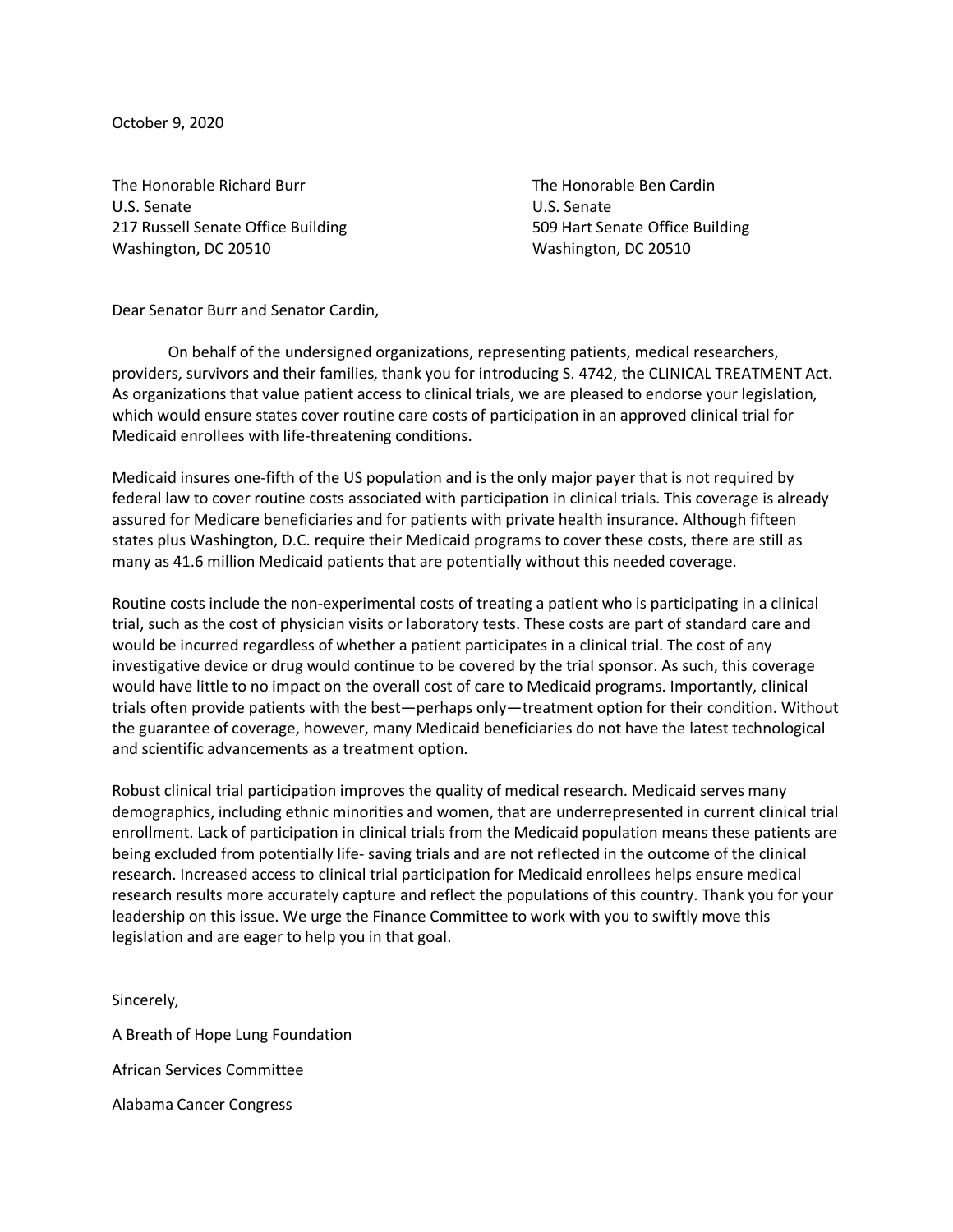American Association for Cancer Research American Cancer Society: Cancer Action Network American Heart Association American Medical Association American Medical Women's Association American Society for Radiation Oncology The Arizona Clinical Oncology Society Asian & Pacific Islander American Health Forum Asian Services in Action, Inc. Association for Clinical Oncology Association of American Cancer Institutes Association of Asian Pacific Community Health Organizations Association of Community Cancer Centers Association of Northern California Oncologists Association of Pediatric Hematology/Oncology Nurses The Blue Hat Foundation Cancer Support Community CancerCare Charlene Miers Foundation for Cancer Research Children's Cancer Cause Colon Cancer Coalition Colon Cancer Stars COLONTOWN, a patient community supported by the PALTOWN DEVELOPMENT FOUNDATION Colorectal Cancer Alliance Connecticut Oncology Association Deadliest Cancers Coalition Delaware Society for Clinical Oncology Denali Oncology Group Dermatology Nurses' Association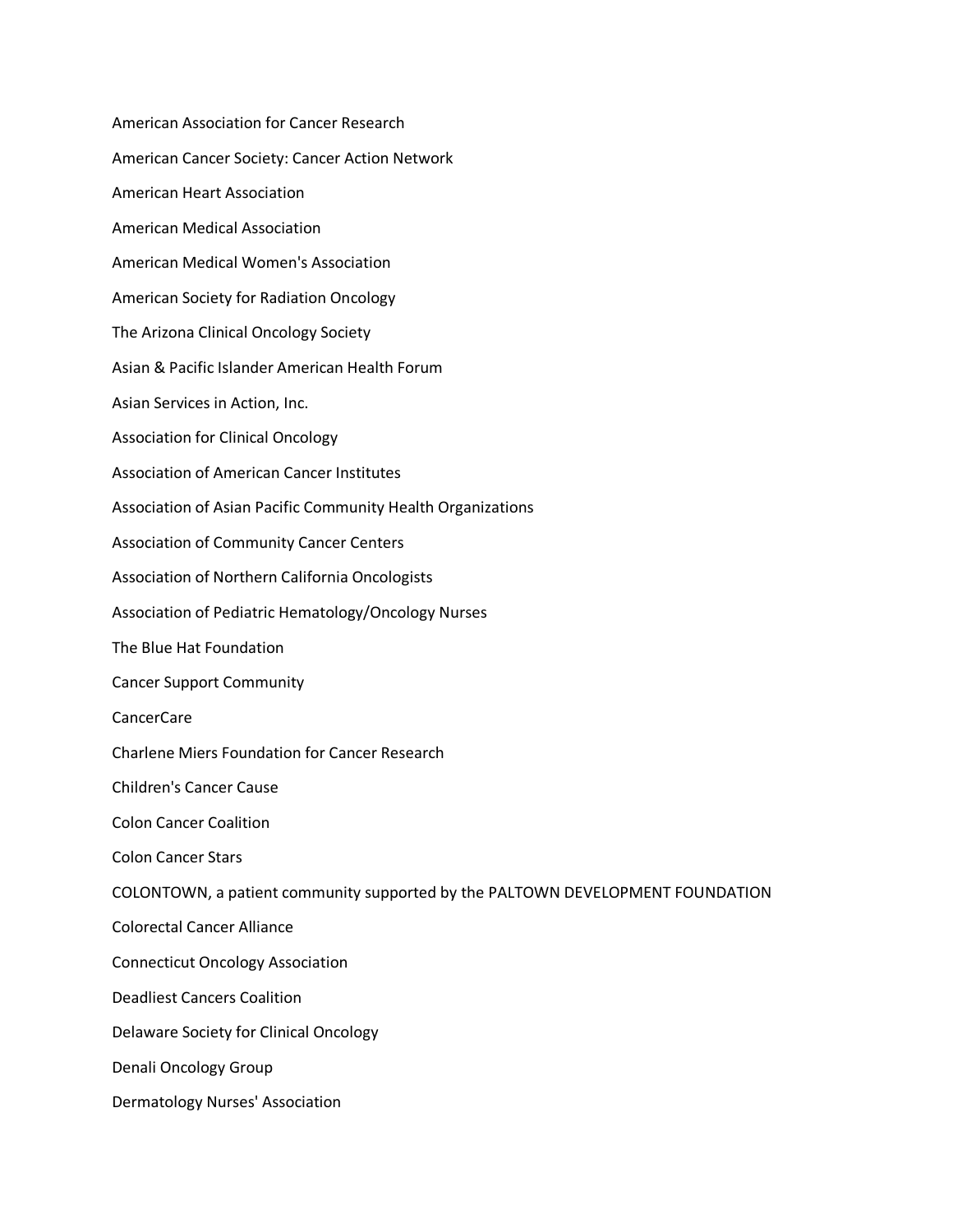ECAN Esophageal Cancer Action Network Empire State Hematology & Oncology Society Fight Colorectal Cancer Florida Society of Clinical Oncology FORCE: Facing Our Risk of Cancer Empowered Friends of Cancer Research Georgia Society of Clinical Oncology GO2 Foundation for Lung Cancer Hadassah, The Women's Zionist Organization of America, Inc. Hawaii Health & Harm Reduction Center Hawaii Society of Clinical Oncology Hematology/Oncology Pharmacy Association Hep Free Hawaii Idaho Society of Clinical Oncology Illinois Medical Oncology Society Impetus - Let's Get Started LLC Indiana Oncology Society International Myeloma Foundation Iowa Oncology Society Kansas Society of Clinical Oncology Kentucky Association of Medical Oncology Kiel Colon Cancer Foundation Livestrong Louisiana Oncology Society LUNGevity Foundation Lymphoma Research Foundation Maryland/D.C. Society of Clinical Oncology Massachusetts Society of Clinical Oncology Medical Oncology Association of Southern California, Inc.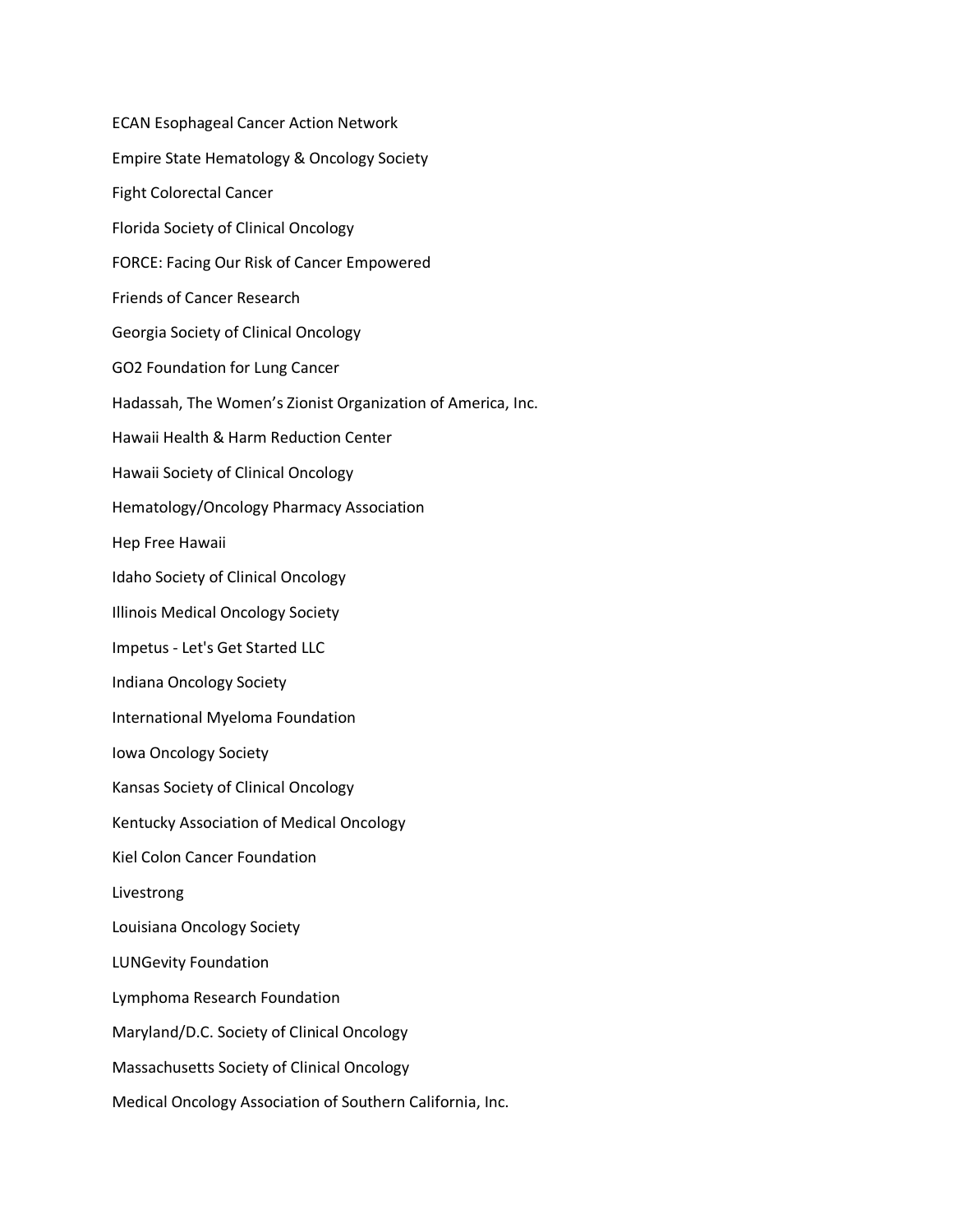Medical Oncology Society of New Jersey Mesothelioma Applied Research Foundation Michigan Society of Hematology and Oncology Minnesota Society of Clinical Oncology Mississippi Oncology Society Missouri Oncology Society Montana State Oncology Society National Brain Tumor Society National Comprehensive Cancer Network National Hispanic Medical Association National Marrow Donor Program/Be The Match National Organization for Women National Patient Advocate Foundation Nebraska Oncology Society NETWORK Lobby for Catholic Social Justice Nevada Oncology Society North Carolina Oncology Association Northern New England Clinical Oncology Society NothingPink Ohio Hematology Oncology Society Oklahoma Society of Clinical Oncology Oncology Nursing Society Oregon Society of Medical Oncology Ovarian Cancer Research Alliance Pancreatic Cancer Action Network Pediatric Palliative Care Coalition Prevent Cancer Foundation Puerto Rico Hematology and Medical Oncology Association Research Advocacy Network